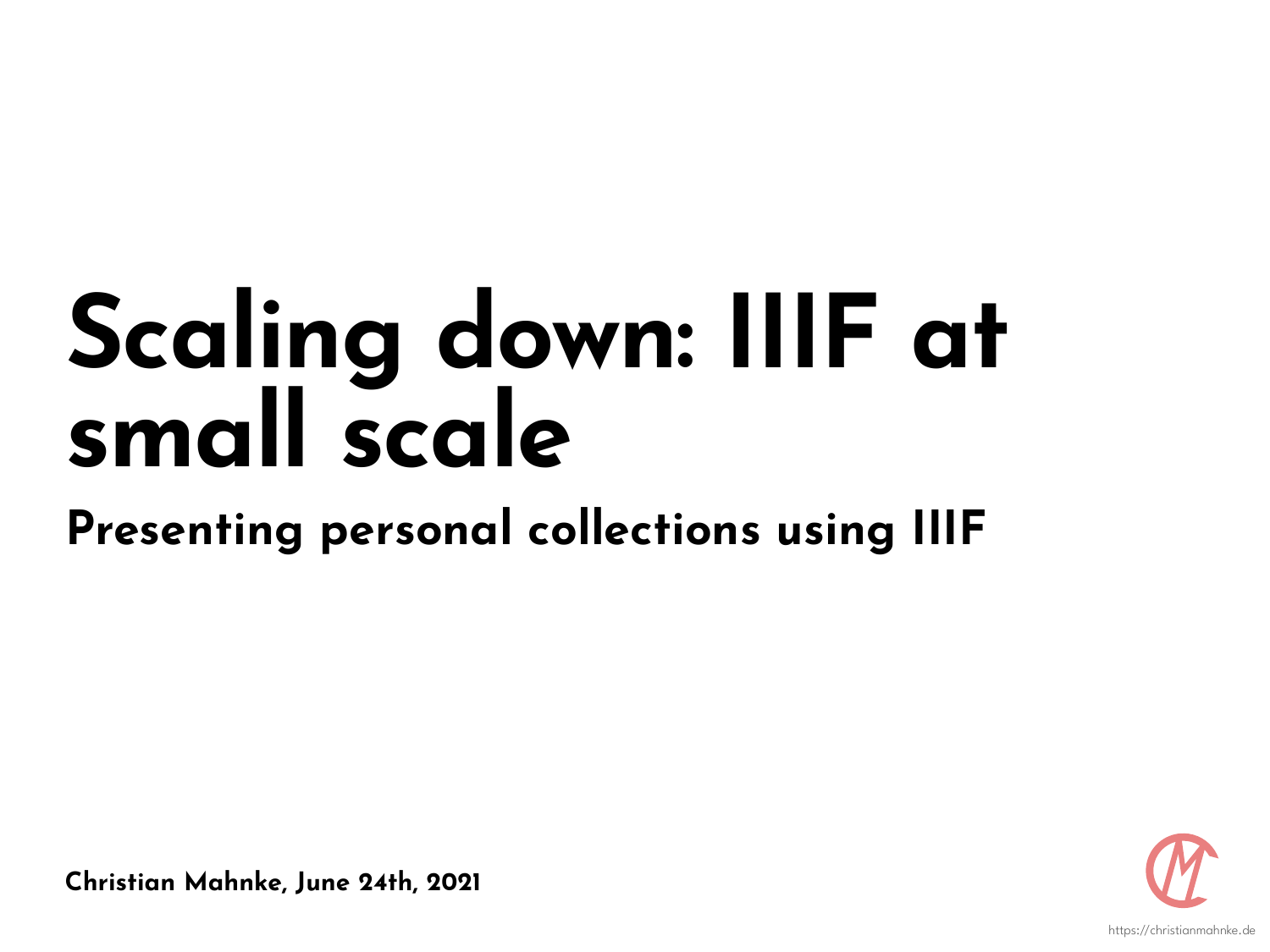

☞ Collector of printed materials...

☞ Books, magazines, postcards

☞ ...from diferent fields

☞ Art, architecture, fashion, (interior) design, children's books, printed patterns, type faces and many more

☞ Professional background in digital libraries (15+ years)

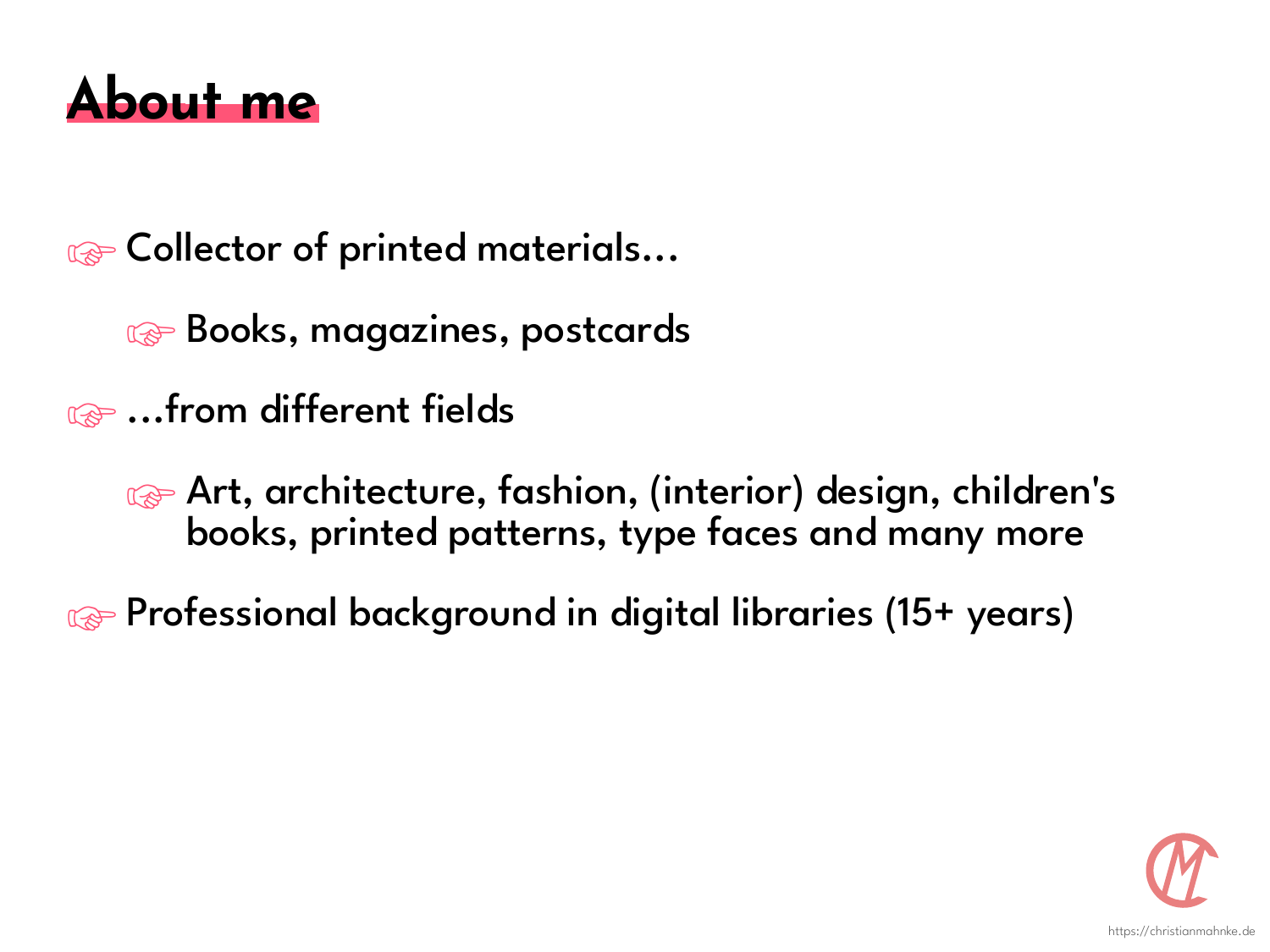## **About my projects**

☞ Spring 2020: "Stay at home"

☞ Catalogued my books

☞ Digitized some material using a mobile phone and rescanned everything later on...

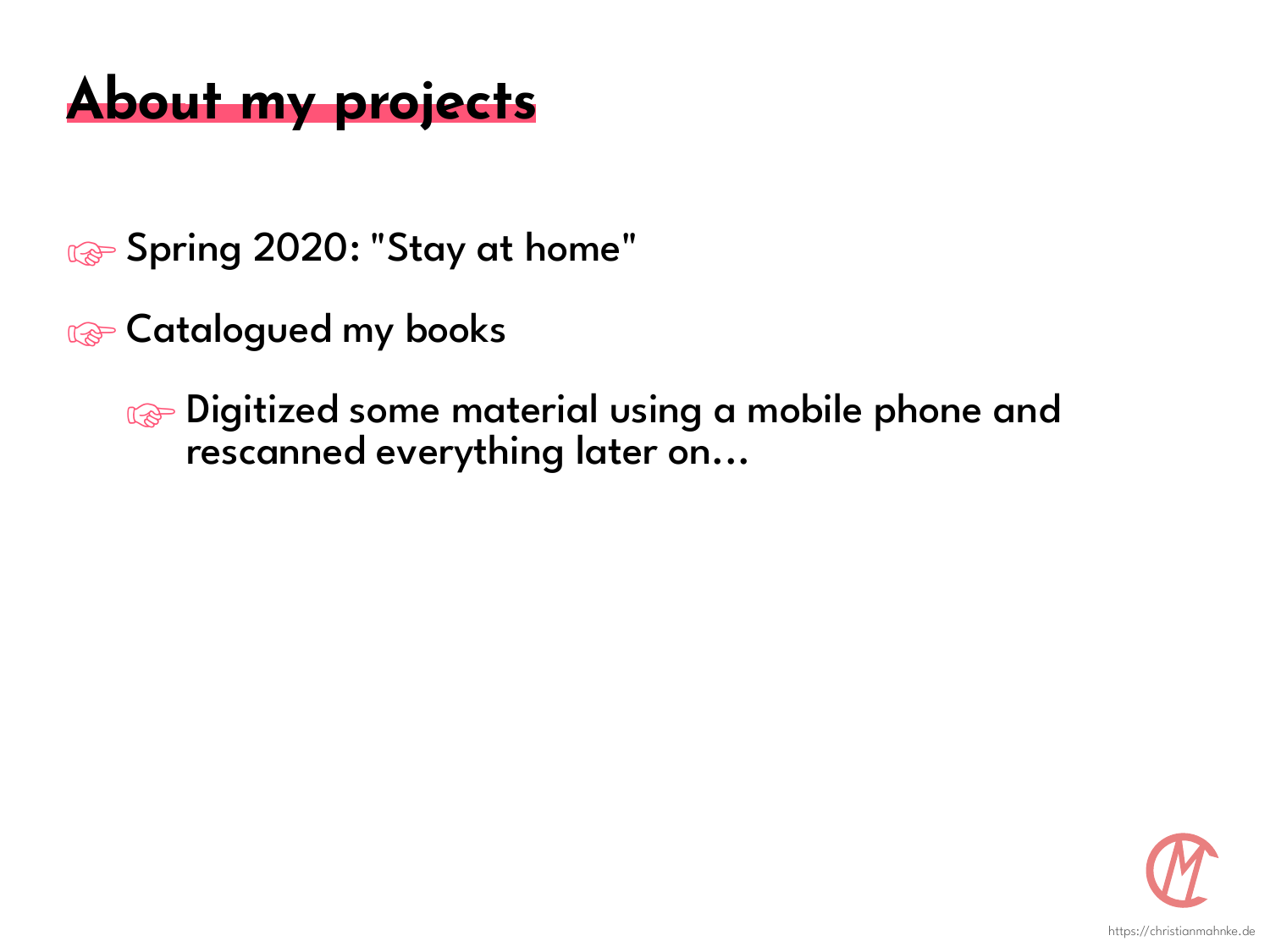## **Technical requirements**

**Very high level**

☞ Must have

☞ Low cost (only domain names and maybe storage)

☞ Ofine generation of derivates, manifests and site (HTML)

☞ Should have

☞ Workflow automation / integration of own scripts

☞ Version Management

☞ HTTPS

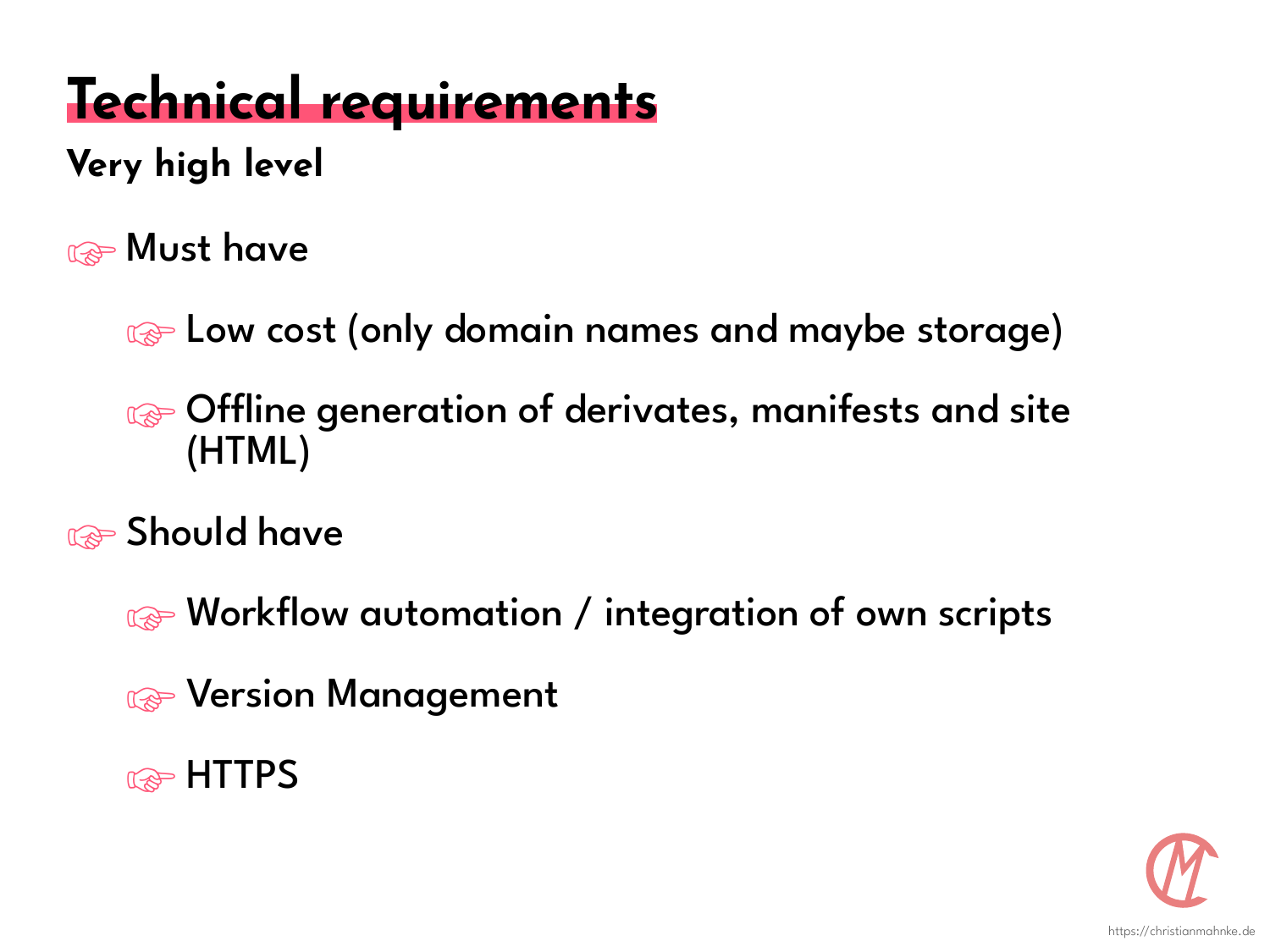### **Infrastructure**

#### ☞ GitHub

- ☞ GitHub Actions
- ☞ GitHub Pages
- ☞ Hosting provider (Host Europe) for Domains and additional storage

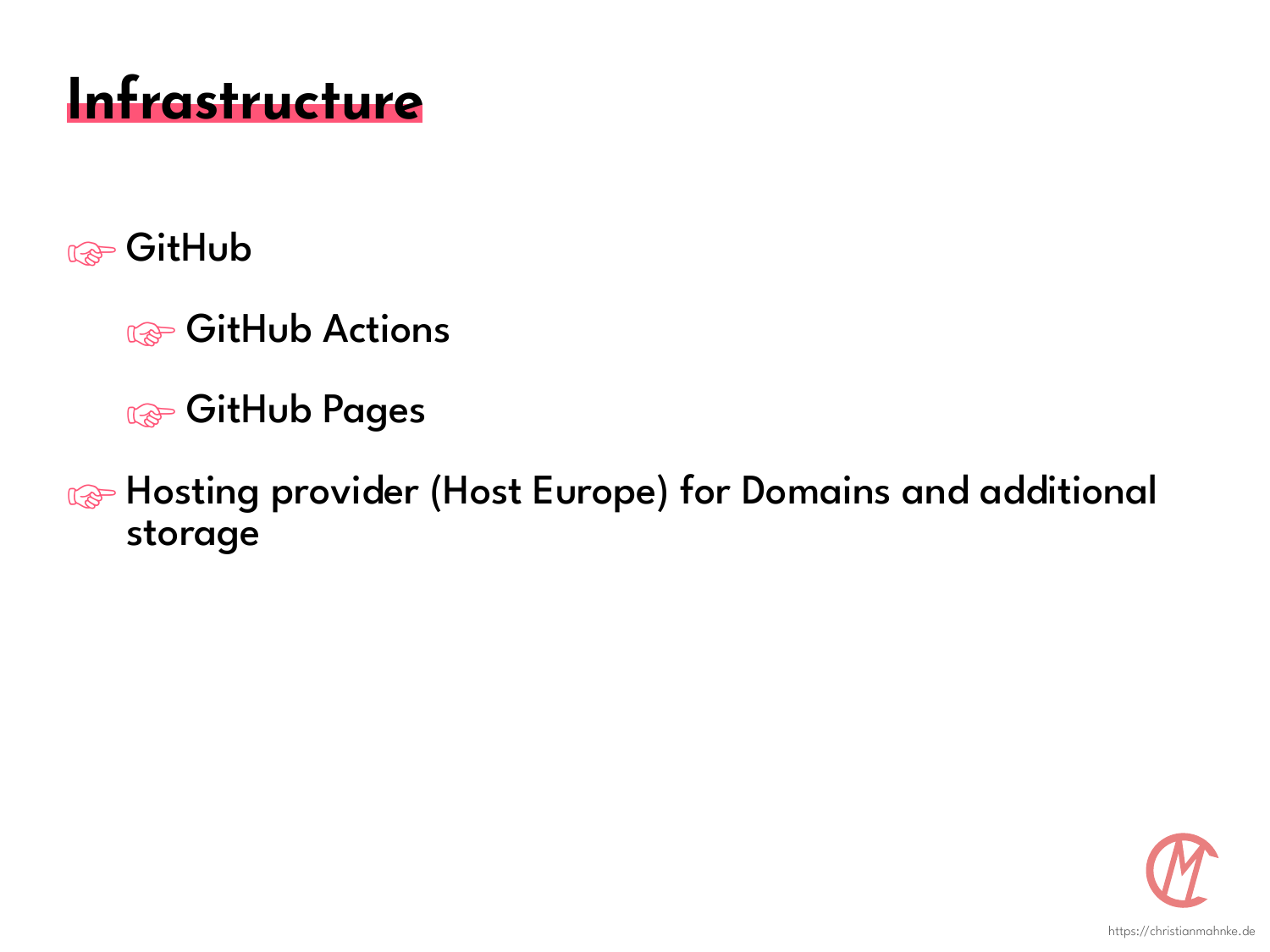## **GitHub Actions**

#### **Example**

☞ Remove unneeded dependencies from the runner to free up some space

☞ Install required dependencies (Docker images, Python, Node JS)

☞ Generate IIIF derivates

☞ Deploy them to external storage, if necessary

☞ Generate additional files (Images, Node dependencies)

☞ Run Hugo to create the site itself

☞ Deploy to GitHub Pages

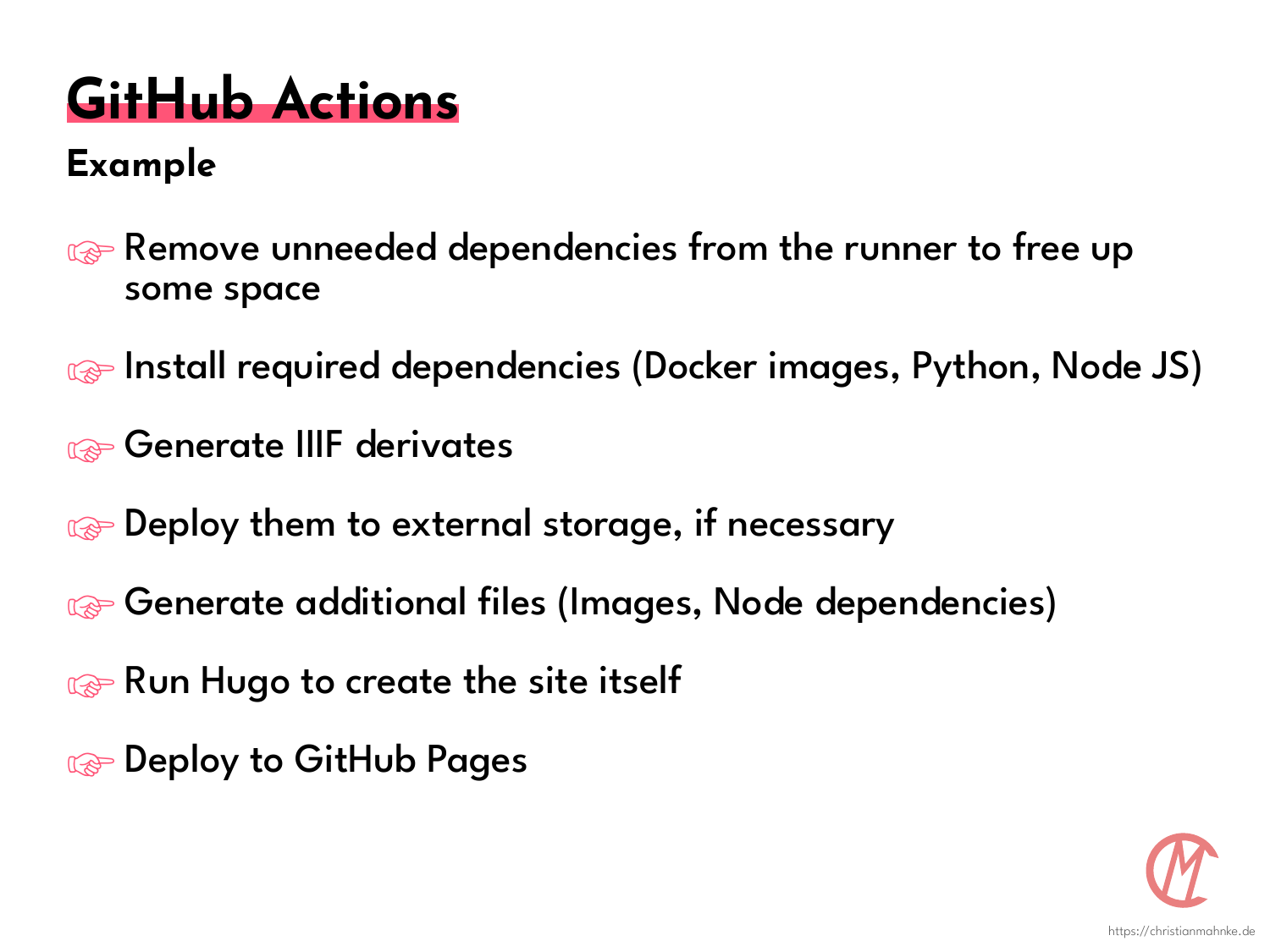## **GitHub Limitations**

☞ Storage!

☞ Size of pages can't exceed 3.5 GB

☞ Solution: Deploy generated derivates somewhere else using rsync / ssh

**EXTED Storage of Action Runner is limited** 

☞ Solution: Segment derivate generation and deployment

ra Repository storage is limited

reader Possible Solution: Switch from JPEG to JPEG XL

☞ Runtime

**EXED Action runs are killed after 60 min** 

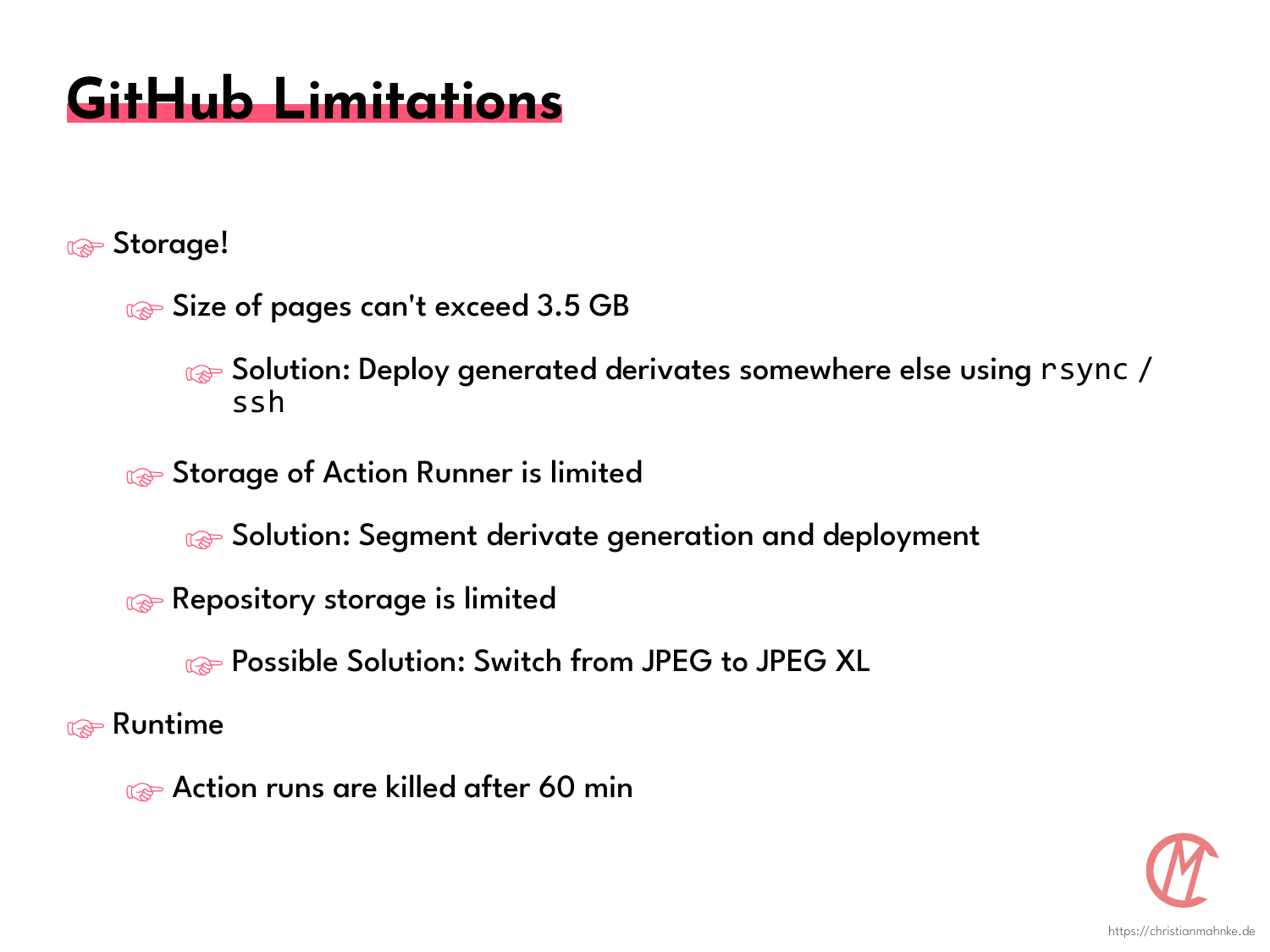

#### **Content generation and storage**

☞ ScanTailor (for post processing of scans)

ra LibVIPS (for derivates) as a Docker Image

☞ JPEG Images (JPEG XL Demo working)

☞ Hugo (static site generator)

**EXAML** (also source for manifests)

☞ Markdown

☞ Git

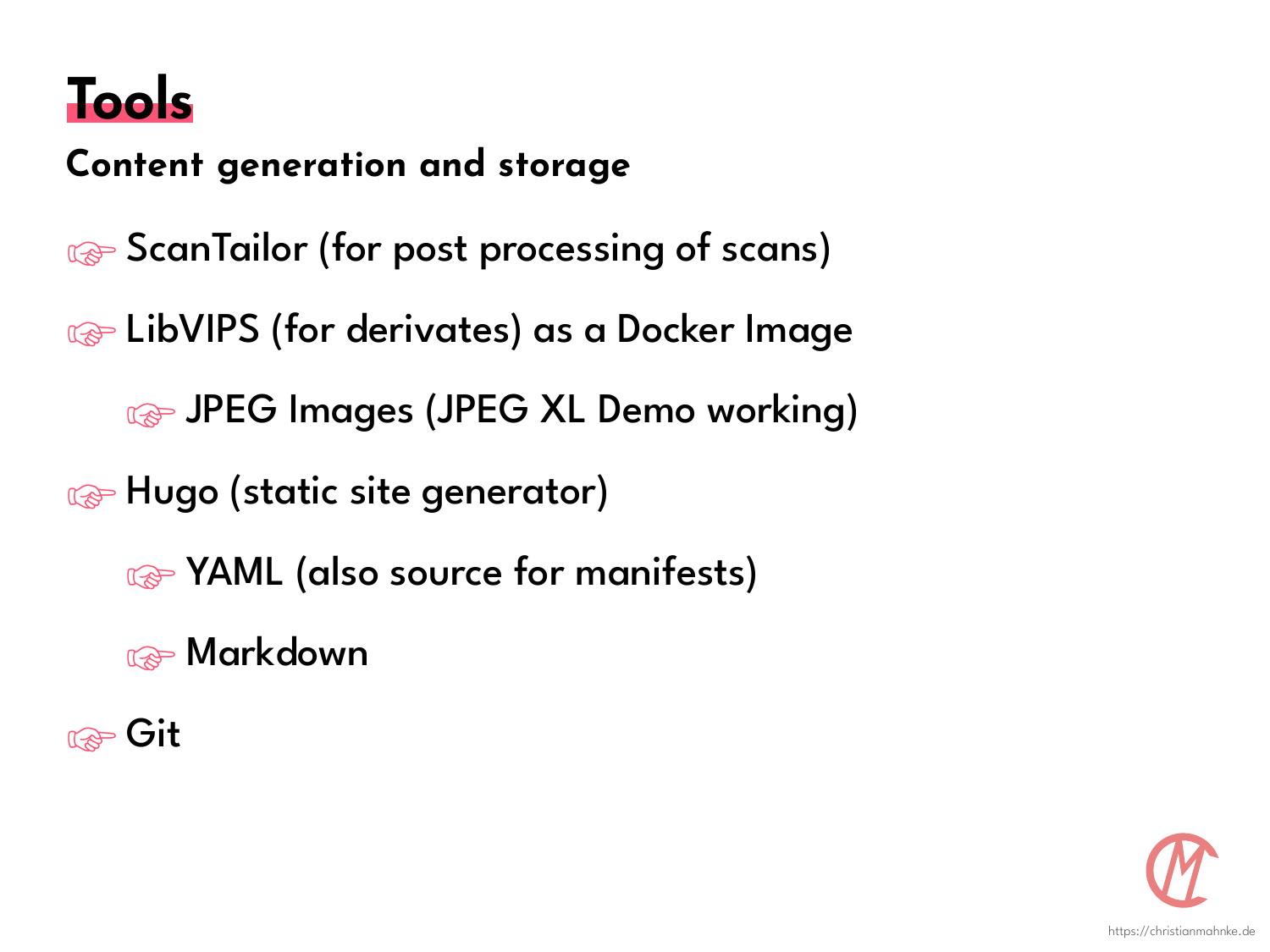

#### **Presentation**

☞ OpenLayers

☞ Mirador (with some patches)

☞ jQuery

☞ Bootstrap

☞ And some other CSS / JS frameworks

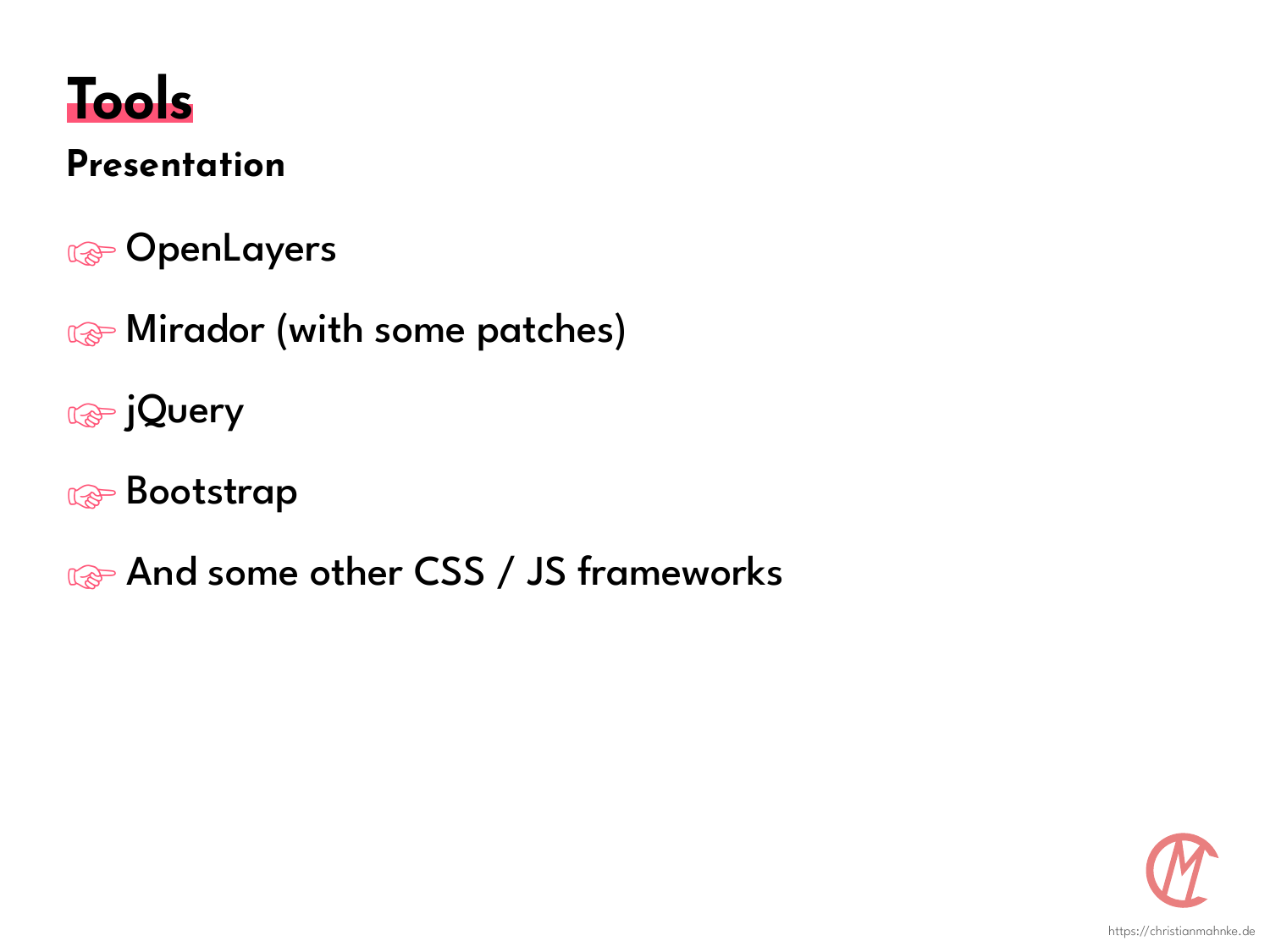

#### **Generalized and simplified**

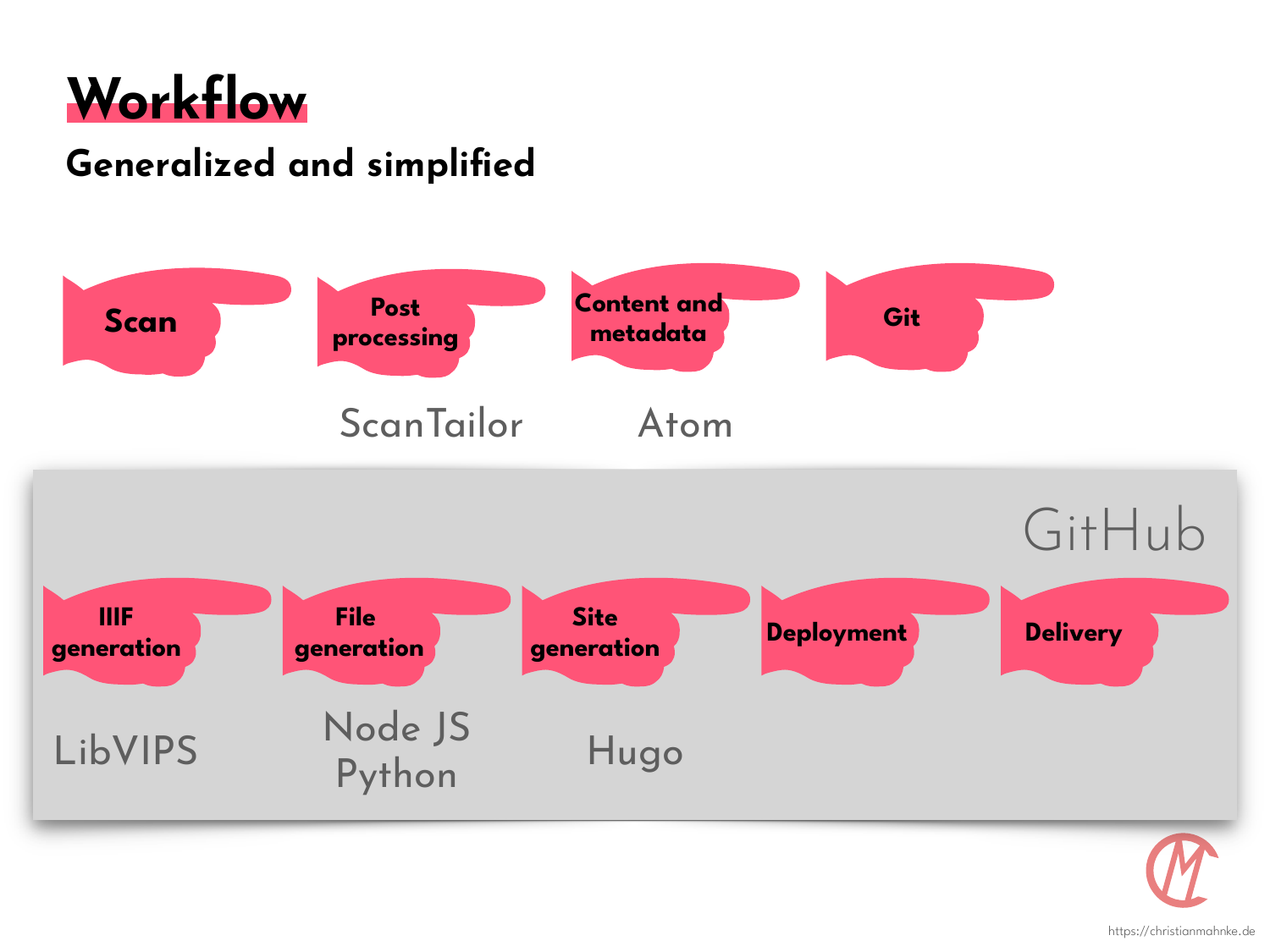### **Lessons learned**

☞ Doesn't scale into the realm of digital libraries

☞ But good enough for personal collections!

**Sect solution for experiments** 

☞ Choosing a IIIF (viewer) implementation could be easier

☞ Compatibility matrix / implementation levels or certification?

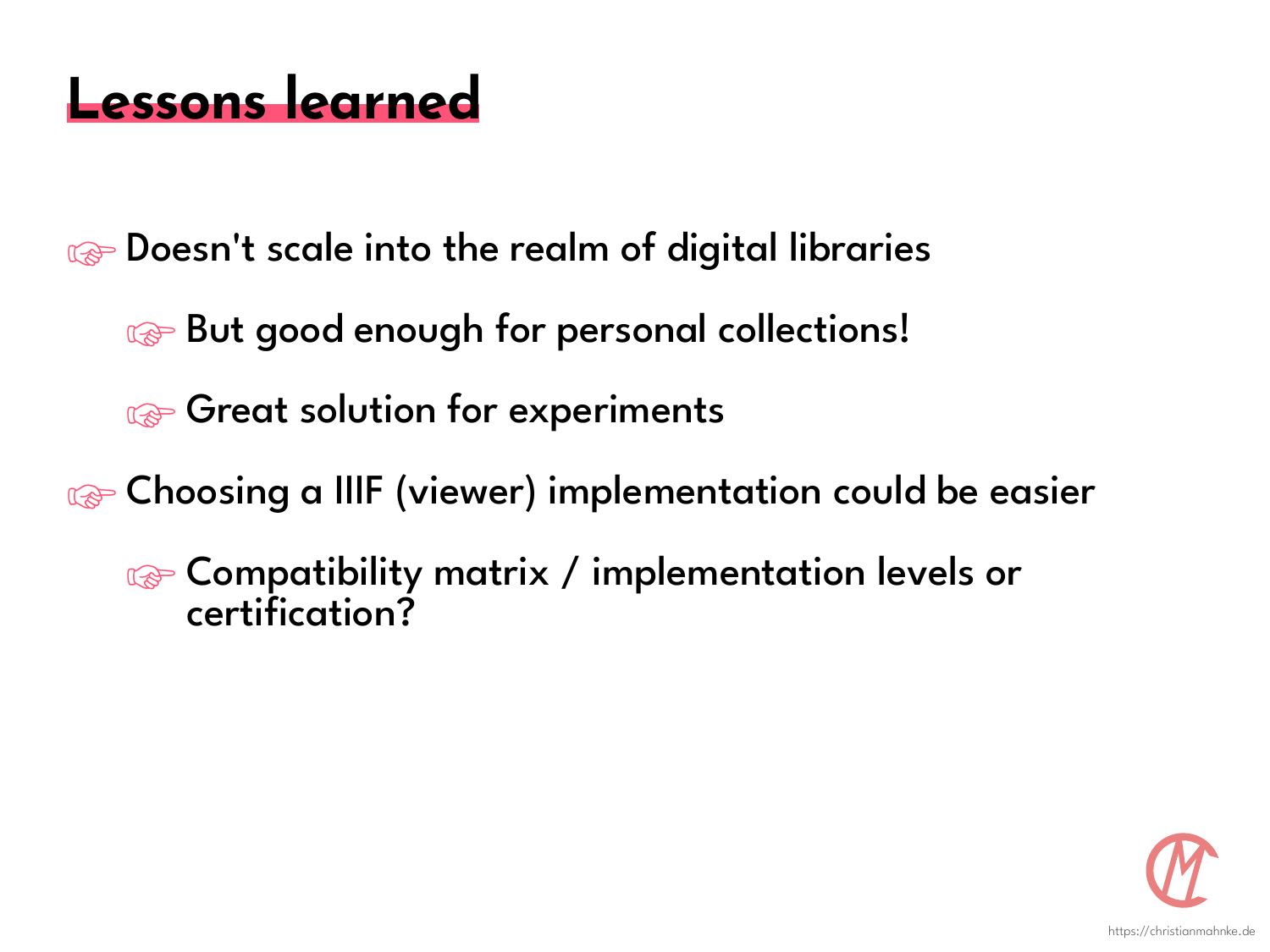

#### ☞ More functionality

☞ Interaction with materials

☞ Maps

☞ More media types

**Stereoscopic images** 

☞ Better metadata - for data donation to WikiSource

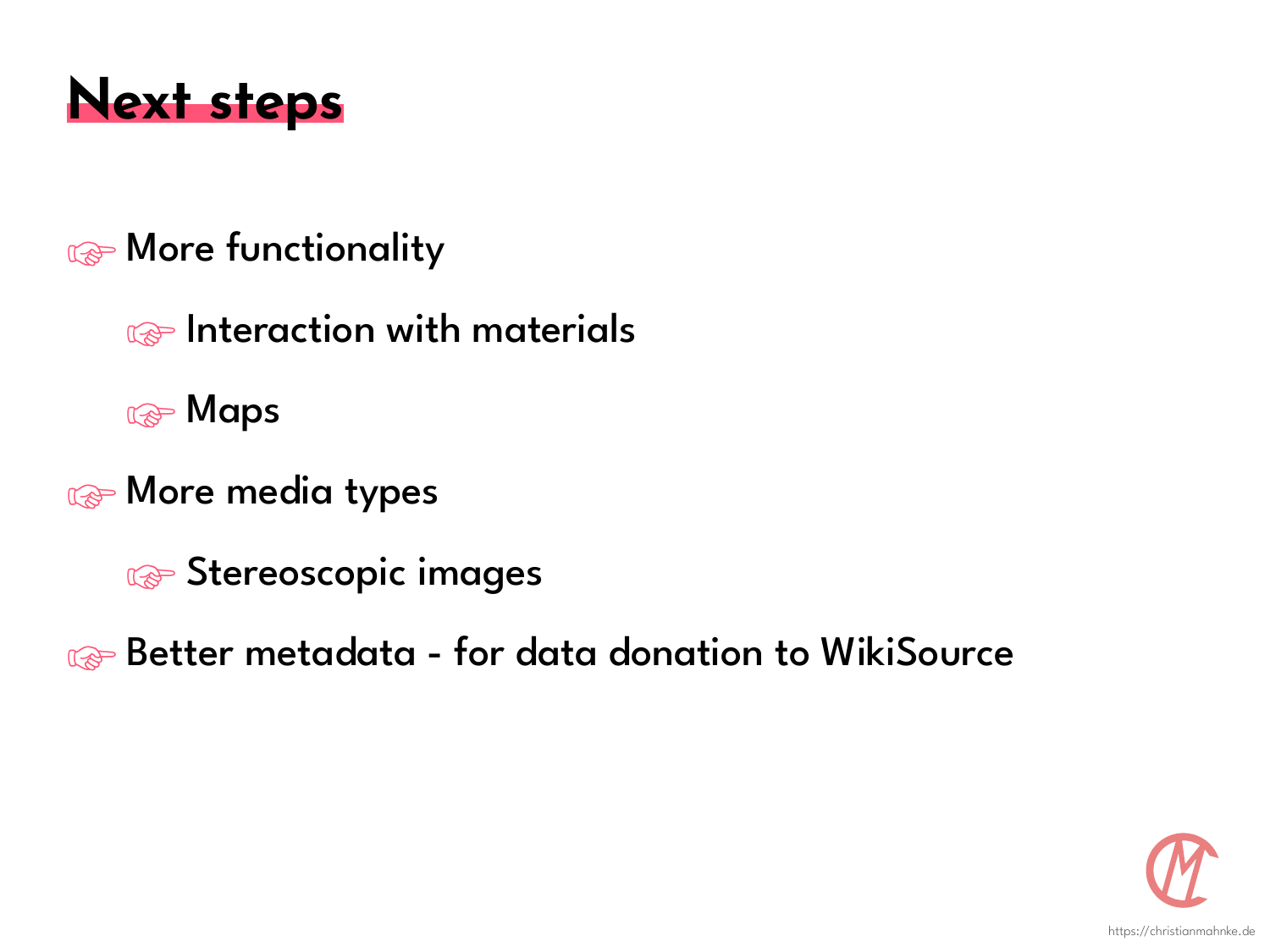## **Demo**